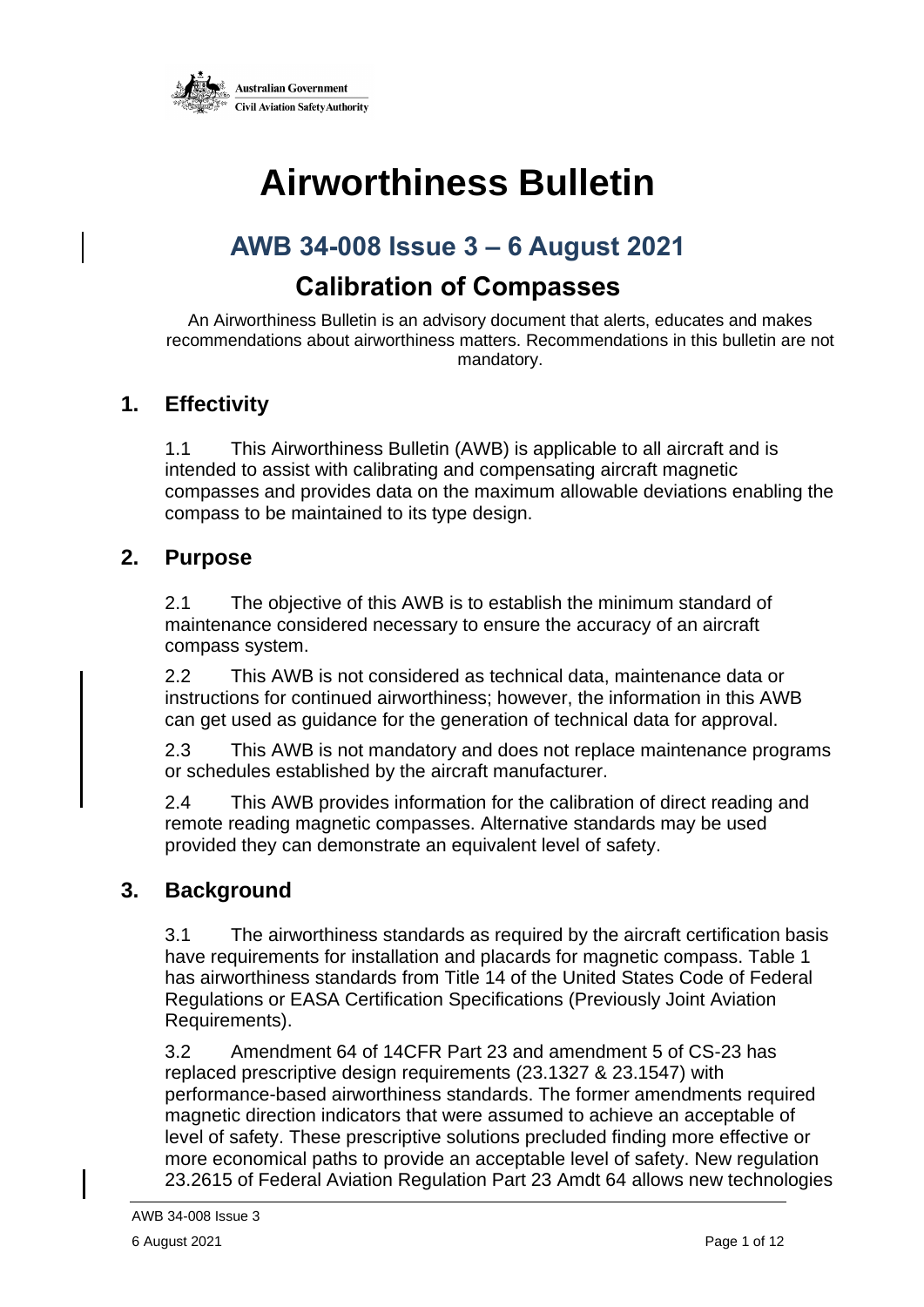

that capture the former regulations and accepted means of compliance to prescribe the details. For further information on accepted means of compliance with consensus standards see FAA [AC 23.2010-1.](http://www.faa.gov/documentLibrary/media/Advisory_Circular/AC_23_2010-1.pdf)

| <b>Installation Requirements</b> | <b>Placard Requirements</b> |
|----------------------------------|-----------------------------|
| 14 CFR (CS) 23.1327 *            | 14 CFR (CS) 23.1547 *       |
| 14 CFR (CS) 25.1327              | 14 CFR (CS) 25.1547         |
| 14 CFR (CS) 27.1327              | 14 CFR (CS) 27.1547         |
| 14 CFR (CS) 29.1327              | 14 CFR (CS) 29.1547         |

#### **Table 1 - Airworthiness Standards**

\*Applicable to 14 CFR 23 Amdt 63 & CS 23 Amdt 4 or earlier amendment. Ref to Section 3.2 for details on later amendment status.

3.3 [The](https://www.legislation.gov.au/Details/F2017C01115) applicable flight operations regulations will set out the operational requirements for magnetic compasses that are applicable.

3.4 Only specific instructions contained in the approved maintenance data or instructions for continued airworthiness are allowed. A maintainer cannot alter this data or instructions.

3.5 The earth's magnetic field is a vector quantity and so requires three independent components to describe it in 3 dimensions. A common system of coordinates that is used to describe the earth's magnetic field is Declination (D), Inclination (I) and Total Intensity (F). The Declination is the angle the horizontal projection of magnetic field makes with true North (this is the direction of the compass needle); Inclination is the angle the magnetic field makes with horizontal plane; Total Intensity is the strength of the field.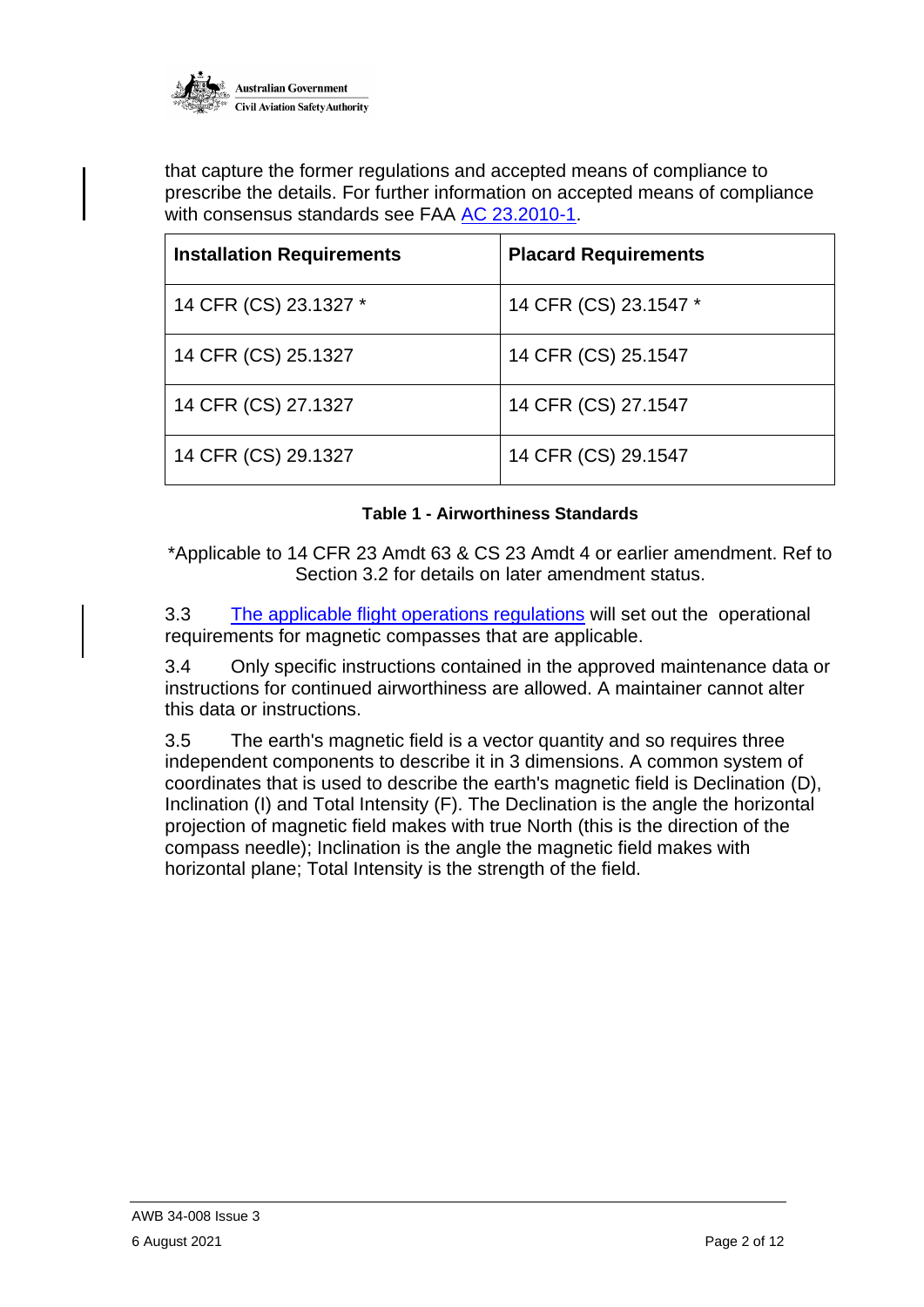

+Nadir

#### **Figure 1 - Components of magnetic vector (source Geoscience Australia)**

3.6 Geoscience maintains real-time data from magnetic observatories in the Australian observatory network. For further information see [Geomagnetism](https://geomagnetism.ga.gov.au/real-time-magnetogram) from Geoscience Australia..

3.7 The Declination is sometimes called 'magnetic variation' and the Inclination is sometimes called the 'magnetic dip'. Because there is a vertical component of the earth's magnetic field (except at the magnetic equator) a compass needle will tend to tilt up or down as well as point to magnetic North. In the Southern (magnetic) hemisphere the North-seeking tip of a compass needle will tilt upward and in the Northern (magnetic) hemisphere will tend to dip down. In some compasses, particularly when used in high latitudes (towards the poles) this can cause the needle to touch the base-plate and result in bad readings. Some compasses and compass-theodolites do have a mechanism to compensate for this effect. Any compensation would need adjustment for use at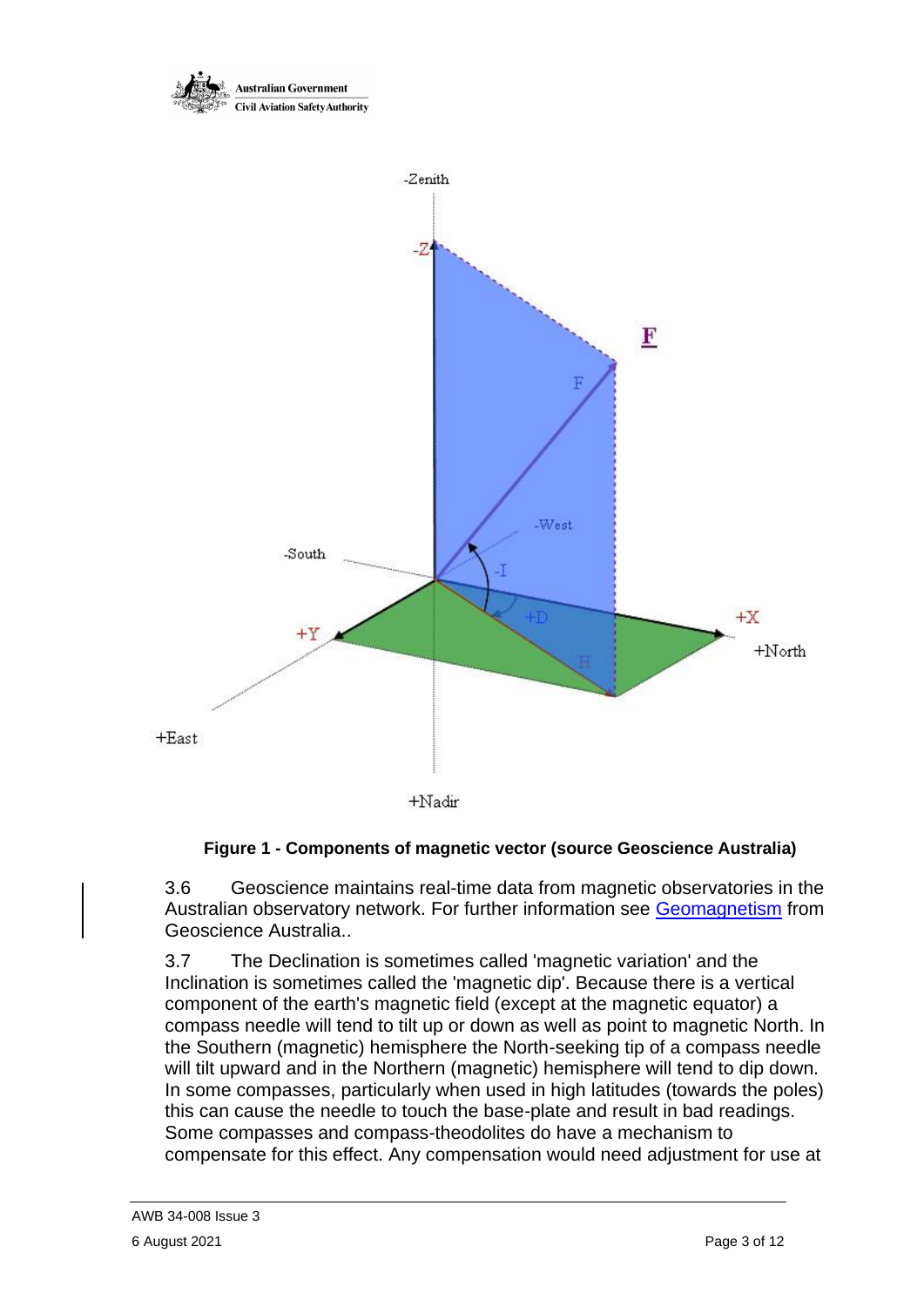

different magnetic latitudes (different inclination or dip). Others are constructed to be usable at all locations.

3.8 A compass is initially verified at manufacture to ensure it meets the design standard and the indications are within the design tolerance. Compasses, once fitted to an aircraft, are calibrated in the aircraft on a compass swing site to allow for correction of the magnetic fields produced within the aircraft itself.

#### **4. Definitions**

**Air Swing** - means to conduct the inspection for the calibration of a compass during a flight detailed for this purpose.

**Compensation** - means the correction of deviations resulting from residual magnetism in an aircraft.

**Calibration** - means the measurement of the deviation of a compass installed in an aircraft, any necessary compensation of this deviation, and the recording of the residual deviation.

**Deviation** – means the angle required to be added algebraically to a compass reading to obtain the aircraft magnetic heading.

**Direct Reading Compass** - means a compass which has the magnetic sensing element and heading indication located in the one instrument.

**Remote Indicating Compass (non-stabilised)** - means a remote indicating compass without gyroscopic means of stabilisation or smoothing (e.g. magnesyn compass).

**Remote Indicating Compass (stabilised)** - means a compass which has the magnetic sensing element located remotely from the indicator(s) together with gyroscopic means of stabilise or smooth the heading indications.

**Residual Deviation** - residual deviation means the deviation remaining after compensation.

**Standby Compass** - means a direct reading compass which is not used as a primary heading reference.

#### **5. Establishing a Compass Swing Site**

5.1 Refer to CASA [AC 139-15\(0\)](https://www.casa.gov.au/file/152471/download?token=paUd_6Zc) dated February 2004. Contact the airport authorities to verify the compass swing site is properly calibrated and certified prior to use.

#### **6. When Should a Compass Calibration be Performed**

6.1 Each installed compass should have a calibration check when the following events occur:

• Prior to the issue of a Certificate of Airworthiness (CofA).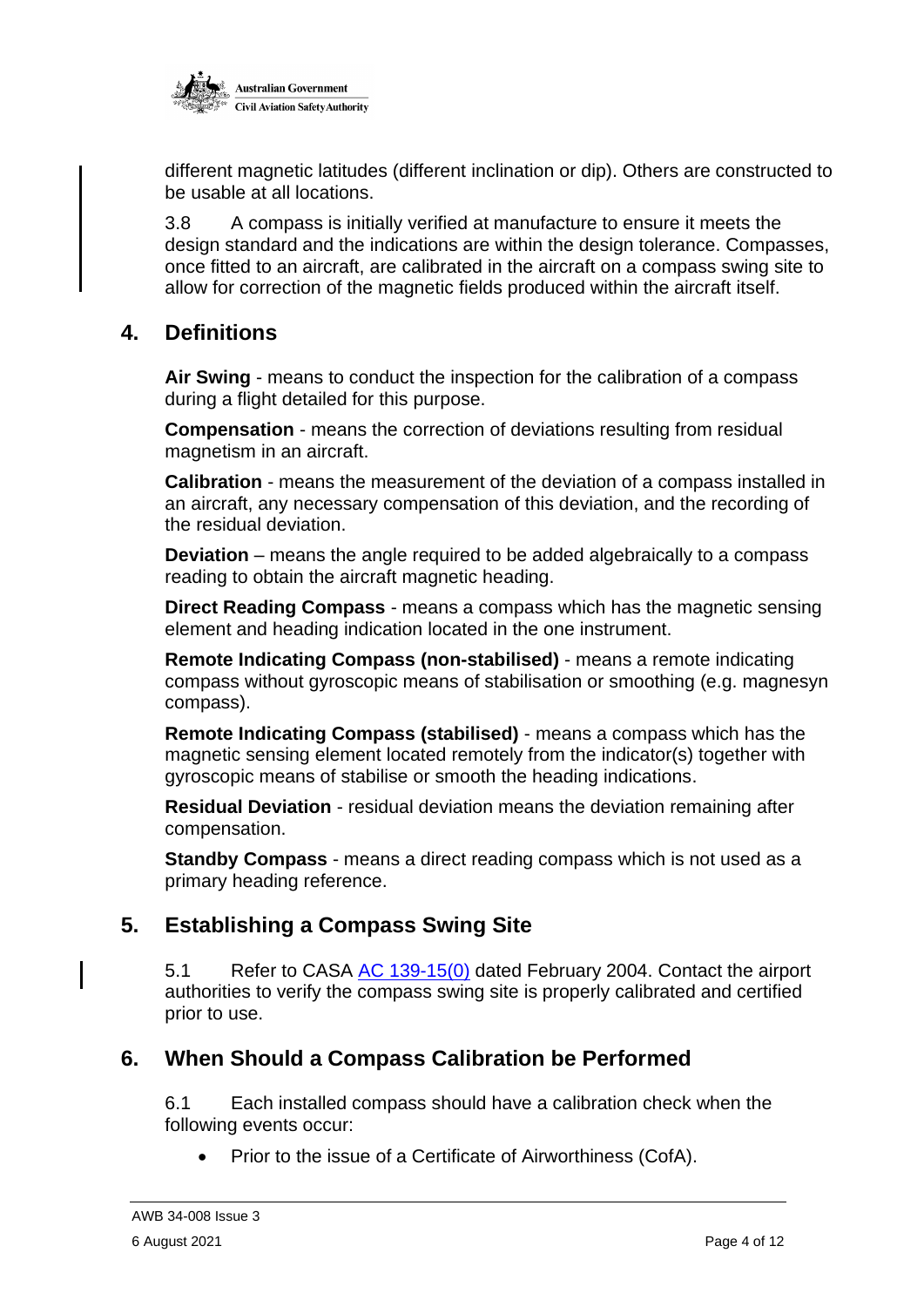

- At least every 24 months when installed in an aircraft issued with an CofA, unless the approved maintenance program prescribes a different period.
- Air transport aircraft, at the period prescribed in the operator's System of Maintenance or maintenance program.
- If the aircraft is being maintained under Schedule 5. Schedule 5 requires a check of internal placards under Section 4(1) of Part 2 and inspect magnetic compass under Section 4(8)(b)(i) of Part 2 of Schedule 5.

6.2 Additionally each compass should also have a calibration check if an unusual event occurs such as:

- When a compass is initially installed or reinstalled in an aircraft.
- After an engine change, unless the manufacturer prescribes otherwise.
- Whenever a magnetic sensing element has been changed or relocated.
- After modification of an electrical or avionic installation in the aircraft, unless the certifying engineer is satisfied that the modification will not affect the compass.
- After a lightning strike, unless at least two heading checks 90º apart shows that no change of deviation has occurred.
- *Note: A heading check may be made during the flight on which a strike has occurred if this procedure is documented in the appropriate aircraft manual. Refer to the section of this AWB dealing with lightning strikes and aircraft demagnetisation.*
- After any maintenance involving the addition, removal, or relocation of magnetic materials likely to influence compass deviation.

*Note: Maintenance manuals may indicate the components that, if changed, would require the compass to be swung.*

- Following any operational occurrence, such as an accident, or heavy landing, that is likely to affect compass deviation.
- After long-term storage of the aircraft.
- Whenever there is reason to suspect that a change of deviation may have occurred.
- Whenever the aircraft is relocated to a significantly different latitude.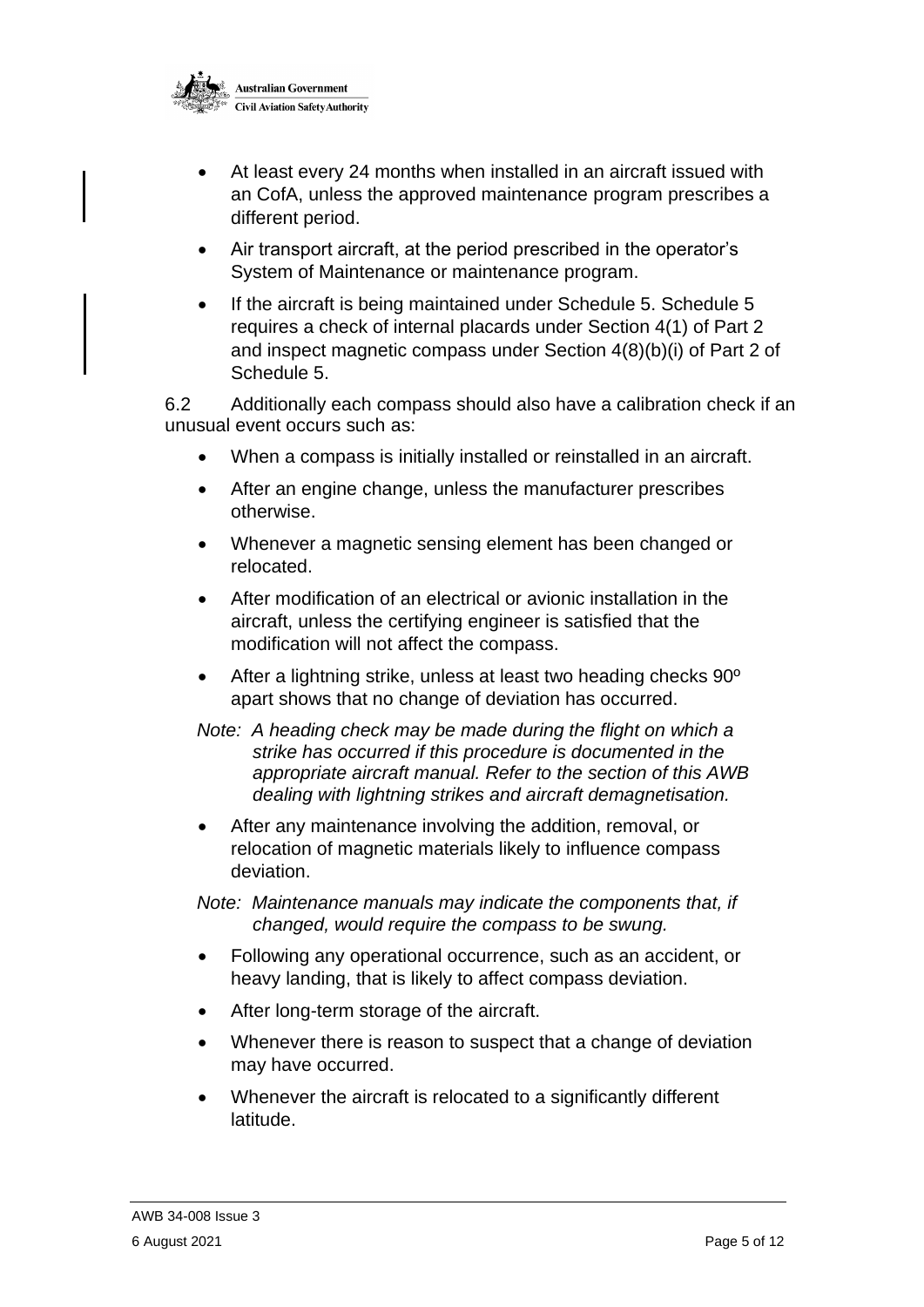

# **7. Demagnetisation**

7.1 Aircraft compass calibration can be affected by the magnetisation of the aircraft itself and the components fitted to the aircraft. This magnetisation may be a result of residual magnetism of the aircraft and components or as result of a lightning strike. In the case of a lightning strike the disturbance can be very high and any demagnetisation should not be attempted until the aircraft is magnetically stable. Stabilisation may take several days.

7.2 A heading check may be sufficient during the flight on which a lightning strike has occurred if this procedure is detailed in the appropriate aircraft manuals. If a simple heading check is insufficient then the aircraft should be demagnetised in accordance with the manufacturer's recommendations.

7.3 After demagnetisation the aircraft should be flown twice, each flight for at least one hour, performing figure of eight manoeuvres on each of the cardinal compass headings to stabilise the magnetism. The deviations should be calculated during these flights to determine the effectiveness of the demagnetisation. The aircraft compass should be re-swung two months after the demagnetisation to ensure that the aircraft is magnetically stable.

#### **8. Preparation**

- 8.1 Prior to calibration the compass should be checked for the following:
	- The serviceability of the compass should be checked and found to be in accordance with the manufacturer's specifications. In lieu of the manufacturer's specifications a direct-reading compass may be determined to be serviceable after taking into consideration the following:
		- o there are no signs of leakage of the liquid;
		- o bubbles, excessive sediment and discolouration is not present in the liquid;
		- o the pivot friction does not exceed the compass manufacture's tolerance except where those tolerances are not known. The pivot friction should be determined by deflecting the compass through 10º then removing the deflecting force after which the compass should return to within 2<sup>o</sup> of its original indication; and
		- o the compass mounting should be sound and serviceable.
		- o Index and dial markings are clear and legible
		- o Compass lighting is functional (if fitted) and that there is sufficient shielding of leakage of stray light from internal light sources. Stray lighting may cause complications for Night Vision compatible cockpits.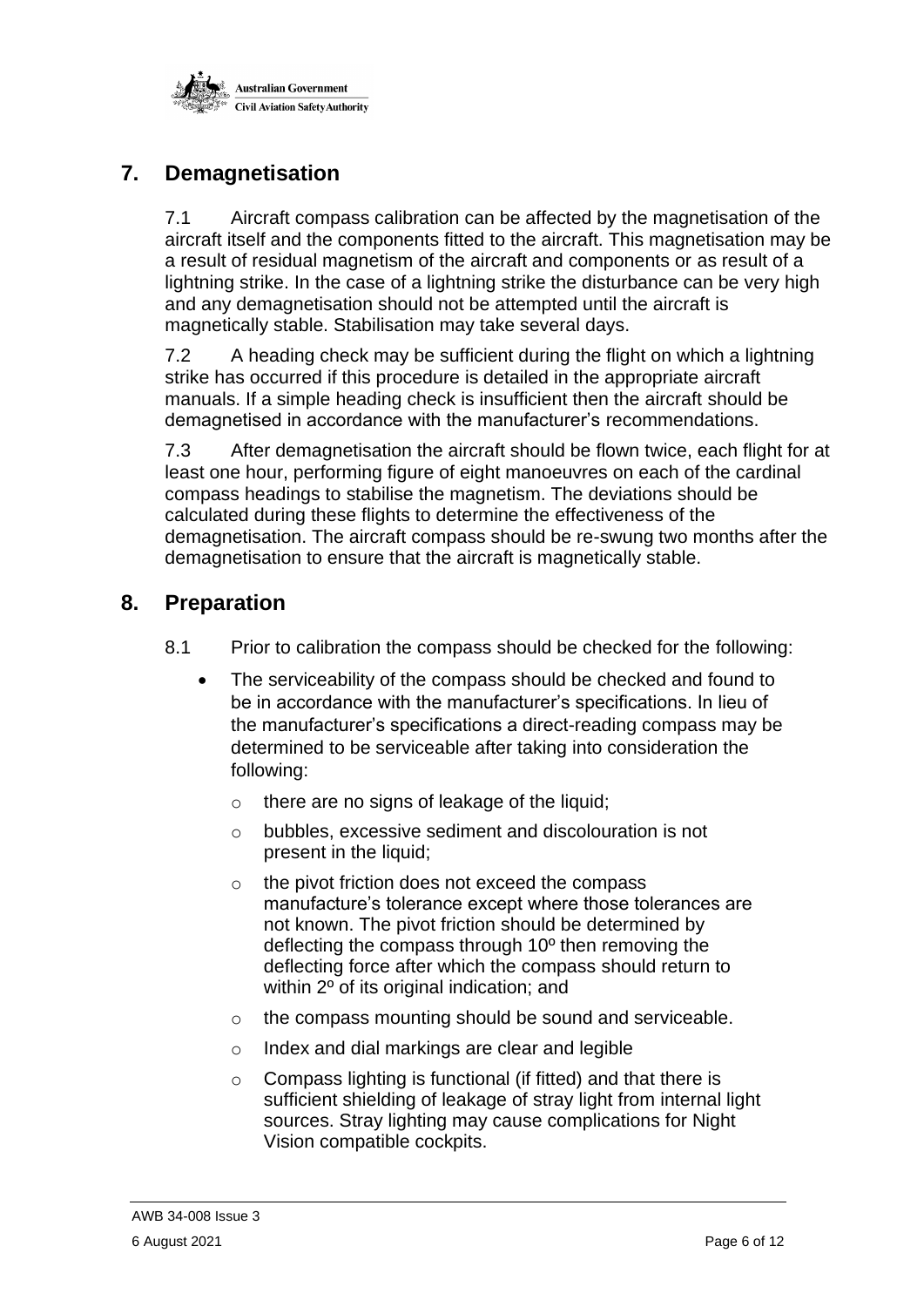

- All equipment not normally carried in the aircraft should be removed.
- All equipment normally carried in the aircraft should be stored in its usual position.
- Engine(s) running:
- All doors closed;
- Flight controls as closely as practicable to cruise position; and
- Aircraft systems operating in the normal cruise configuration, including:
	- o electrical systems,
	- o navigation systems, and
	- o communications.
- *Note: Direct reading compasses should be checked prior to installation to ensure that the compass element is balanced correctly.*

8.2 Communications systems do not have to be transmitting or receiving during the calibration process.

#### **9. General Swing Procedures**

9.1 During compass calibration the aircraft should be positioned by aligning the fore and aft axis of the aircraft with the cardinal points and either every 30º or 45° magnetic headings (also known as a 12 point or 8 point compass swing) and should be no more than 5º from the required headings. The magnetic heading of the aircraft should be established by means of a landing compass or similar instrument, or by alignment with a marked compass site or known headings.

9.2 The flight controls should be operated and avionic systems switched on and off, or operated through the range permitted for cruising flight, to ascertain that there are no significant adverse affects. Calibration with engines inoperative may be possible if it can be demonstrated that there are no significant changes in deviation as with the engines running.

9.3 When calibrating in accordance with the above procedures, the residual deviation should not exceed.

- 2º for a remote indicating compass (stabilised);
- 5º for a remote indicating compass (non-stabilised);
- 5º for a direct reading compass used as the primary compass; and
- 10<sup>°</sup> for a standby compass.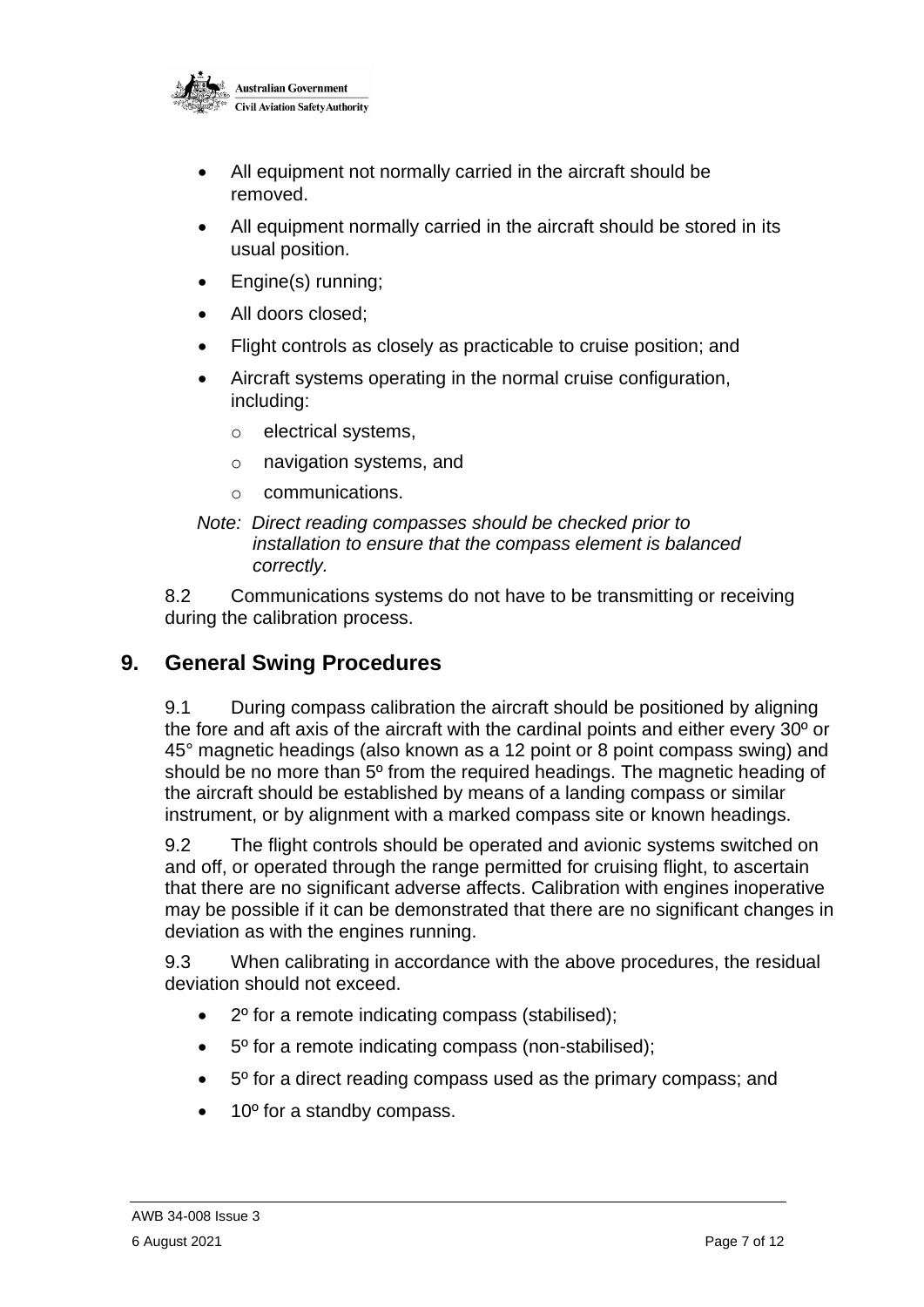

9.4 Any practical combination of aircraft systems that are positioned, operated or loaded within their operating limits should not vary the compass deviations under the conditions specified above in excess of:

- 2º for a remote indicating compass (stabilised);
- 4º for a remote indicating compass (non-stabilised);
- 5º for a direct reading compass used as the primary compass; and
- 8º for a standby compass except that in specific circumstances, magnetic interference to a standby compass may exceed 8º provided that details of these circumstances are stated in the operations or flight manuals and placarded adjacent to the compass.
- *Note: An aircraft manufacturer may specify more stringent tolerances than those detailed above. In this case then the manufacturer's requirements take precedent.*

9.5 Magnetic interferences that occur occasionally and for short periods may be ignored.

#### **10. Compass Compensation**

10.1 Compasses should be compensated when the result of the compass calibration discloses:

- A deviation which differs by 3º or more from that anticipated by virtue of a previous calibration; or
- A deviation in excess of the limits specified in section 9.3 exists on any heading.

10.2 Compass compensation should be performed by aligning the fore and aft axis of the aircraft with each of the cardinal and 30º magnetic headings and:

- Determining compass deviations; and
- Compensating the compass for coefficients A. B. and C. if they exceed 2º; see section 11.5.

#### **11. Procedures for Calibration and Compensation of Aircraft Compasses**

#### **CALIBRATION**

11.1 Head the aircraft within 5<sup>o</sup> of each cardinal and 30<sup>o</sup> magnetic heading. Determine the deviation at each heading. At each cardinal heading check whether a change in deviation occurs when engine(s) electrical or radio equipment is operated. Repeat these checks at each 30º if a change in deviation does occur.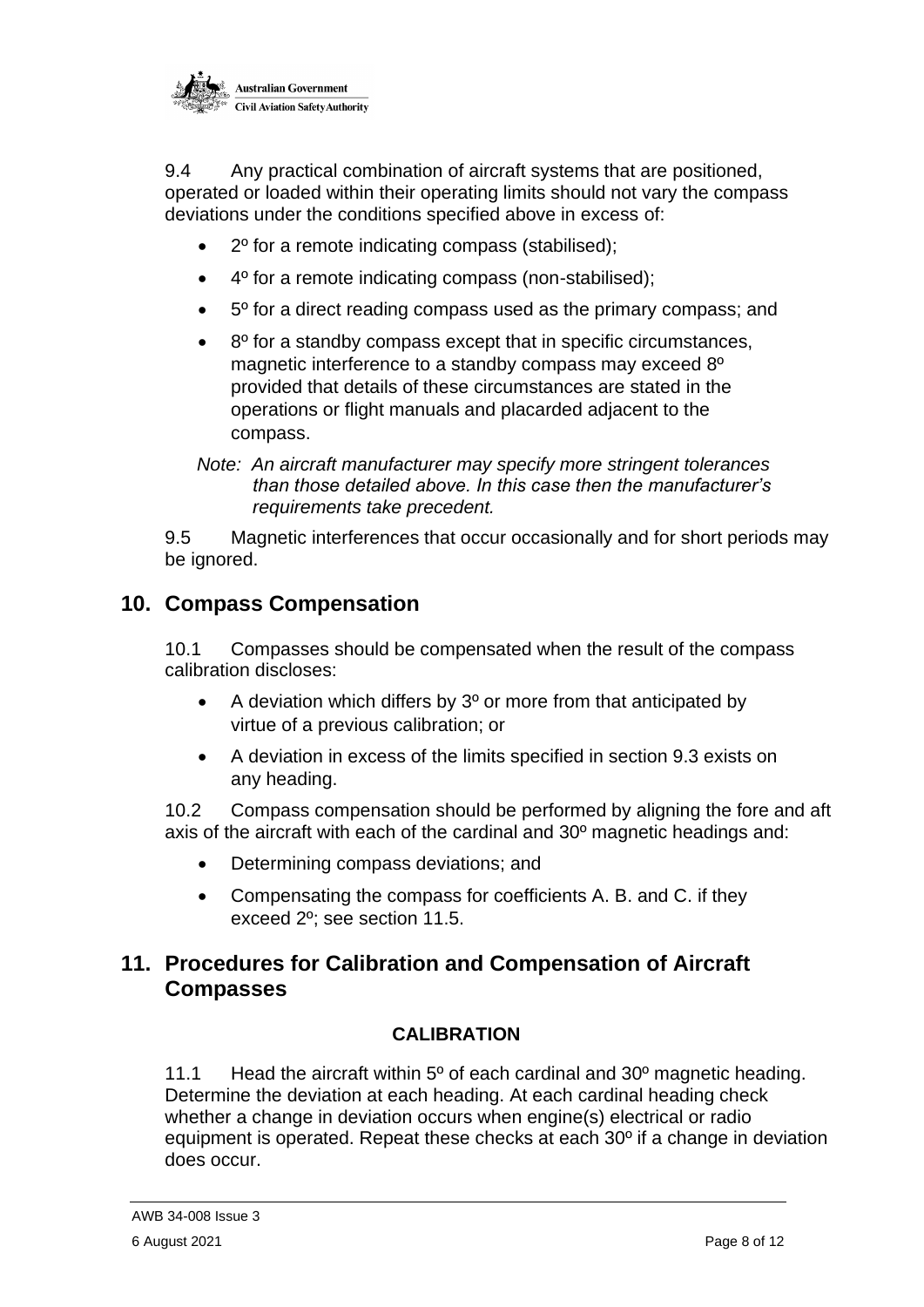

11.2 Compare the results of the calibration with the previous calibration

#### **COMPENSATION**

*Note: Compensation may be made by either the correction of coefficients B and C or by halving the deviations of complementary cardinal headings. The latter method normally is only used for direct reading compasses in aircraft always operated in IFR conditions or for standby compasses.*

#### **COEFFICIENT METHOD**

11.3 Set compensator magnets to neutral (where applicable).

11.4 Head the aircraft fore and aft axis within 5º of each magnetic cardinal heading and determine the deviations.

11.5 Calculate coefficients A, B and C by the formulae:

$$
Coefficient A = \frac{Dev North + Dev East + Dev South + DevWest}{4}
$$
  
Coefficient B = 
$$
\frac{Dev East - DevWest}{2}
$$
  
Coefficient C = 
$$
\frac{Dev North - Dev South}{2}
$$

11.6 With the aircraft on any cardinal magnetic heading add coefficient A algebraically to the compass reading to obtain the corrected heading. Rotate the compass or magnetic sensing element until the compass reads the corrected heading. This adjustment is not normally applicable to panel mounted compasses.

11.7 Head the aircraft on North within 5º. Add coefficient C algebraically to the compass reading. Adjust the NS compensator to make the compass read the corrected reading.

11.8 Head the aircraft on East within 5º. Add coefficient B algebraically to the compass reading. Adjust the EW compensator to make the compass read the corrected reading.

11.9 Repeat the compass calibration specified in paragraph 11.1 of this section.

#### **SIMPLIFIED METHOD**

11.10 Set the compensator magnets to neutral.

11.11 Determine and remove if applicable any coefficient A as specified in paragraph 11.4 and 11.5 of this section.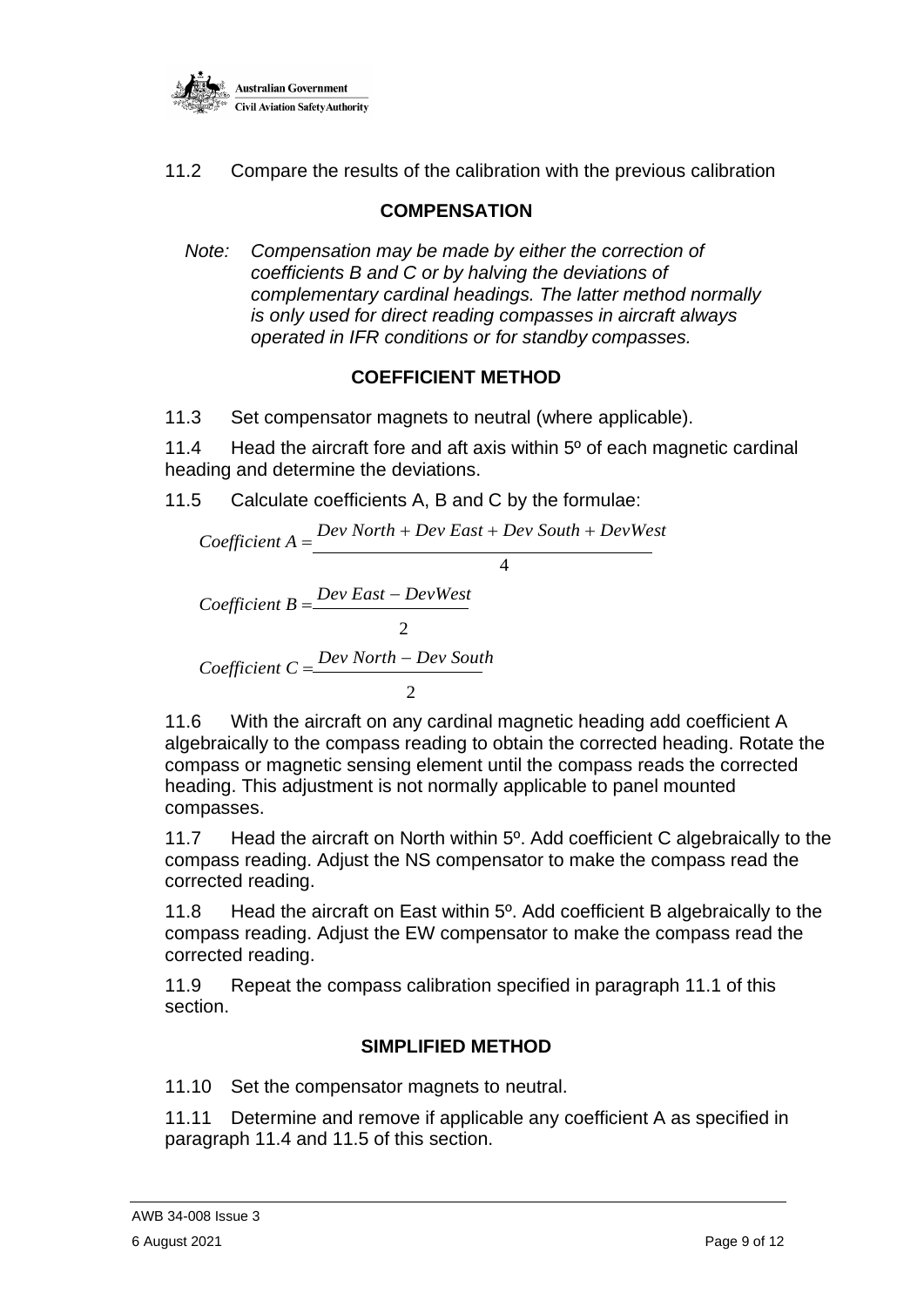

11.12 Head the aircraft on magnetic North within 5º. Determine the aircraft magnetic heading and adjust the NS compensator to make the compass read the aircraft magnetic heading.

11.13 Head the aircraft on magnetic East within 5<sup>o</sup>. Determine the aircraft magnetic heading and adjust the EW compensator to make the compass read the aircraft magnetic heading.

11.14 Head the aircraft on magnetic South within 5<sup>o</sup>. Determine the aircraft magnetic heading. Adjust the NS compensator to make the compass read half the difference between the aircraft magnetic heading and the compass reading.

11.15 Head the aircraft on magnetic West within 5<sup>o</sup>. Determine the aircraft magnetic heading. Adjust the EW compensator to make the compass read half the difference between the aircraft magnetic heading and the compass reading.

11.16 Repeat the compass calibration specified in paragraph 11.1 of this section.

### **12. Air Swings**

12.1 For aircraft equipped with inertial reference navigation systems an air swing may be conducted to ensure the serviceability of compasses. An air swing involves flying the aircraft on eight headings – north, north east, east, south east, south, south west, west, and north west – established from the inertial system and checking the aircraft magnetic compass heading against this heading. A flight test checklist should be used that provides for the pilot to record the directly read deviations. This checklist should be used to create the compass card and be included in the aircraft records.

12.2 For aircraft equipped with an Attitude and Heading Reference System (AHARS) an air swing may be conducted to ensure the serviceability of the magnetic compasses. An air swing involves flying the aircraft on eight headings – north, north east, east, south east, south, south west, west, and north west – established from the AHARS and checking the aircraft magnetic compass heading against this heading. A flight test checklist should be used that provides for the pilot to record the directly read deviations. This checklist should be used to create the compass card and be included in the aircraft records.

# **13. Calibration using internal navigation systems or GPS**

13.1 This method requires establishing the current difference between true north and magnetic north. These systems use a magnetic variation database and a set of software algorithms to convert true heading to magnetic heading. The Earths magnetic field constantly changes so the database will require periodic updating to ensure it meets its stated performance. This method is used as a method of compliance in UK CAA Leaflet 34-20 in [CAAP 562.](https://publicapps.caa.co.uk/docs/33/CAP562_Issue%204_Amendment3.pdf)

13.2 [FAA AC 43-215](https://www.faa.gov/documentLibrary/media/Advisory_Circular/AC-43-215.pdf) allows using GPS as long as variation of the system being used as a reference is known within 0.2°.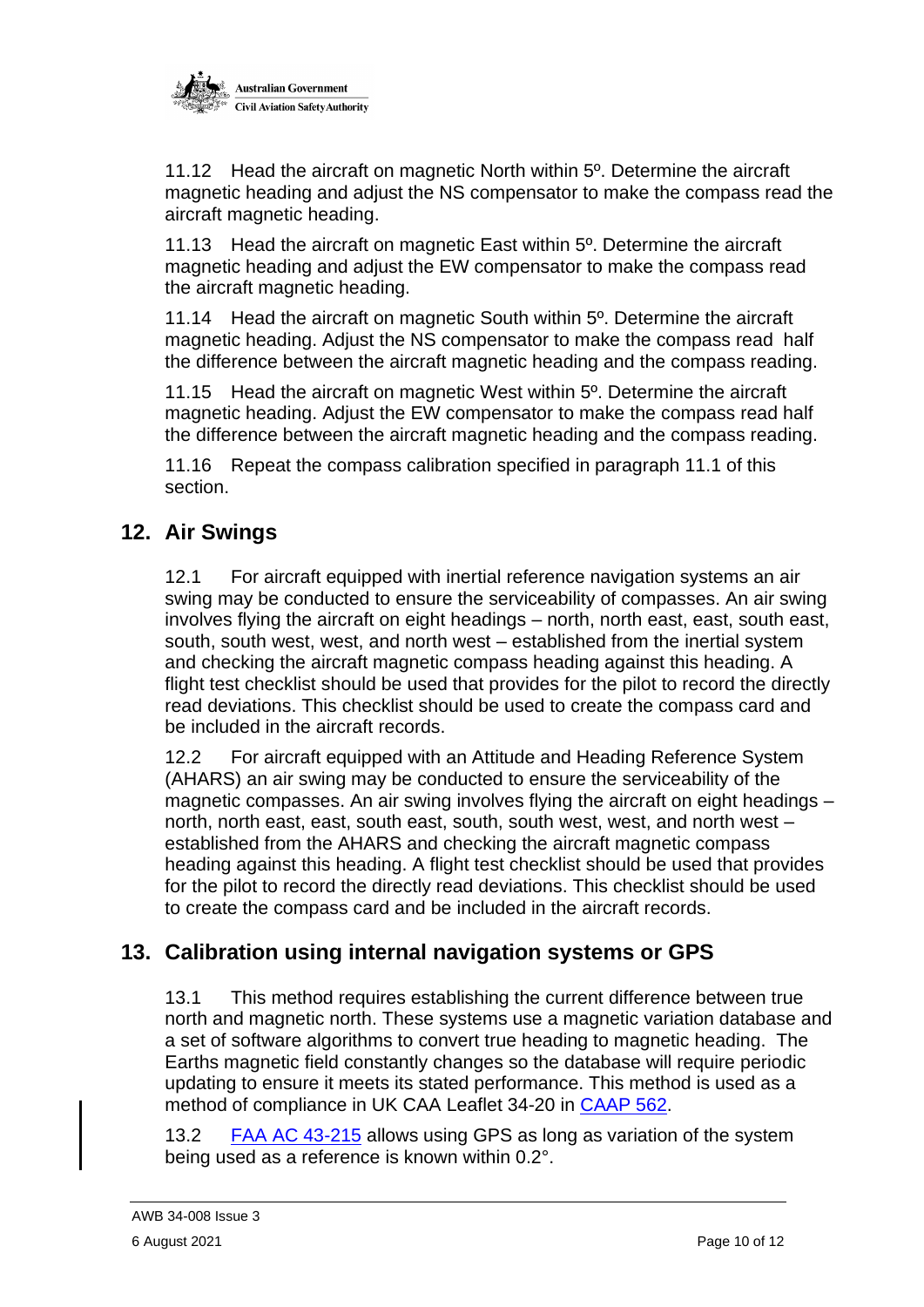

# **14. Standby Compass Calibration**

14.1 A standby compass calibrator can cancel the Earths magnetic field at the standby compass and simulates a standard magnetic field. This technique will alleviate having to physically rotate the aircraft.



**Figure 2 - Standby Compass Calibrator**

14.2 Manufacturers for standby compass calibrators will specify the adjustment procedures.

# **15. Recording**

15.1 The results of each compass swing should be entered in the Aircraft Log Book or an approved alternative maintenance record, whichever is applicable.

15.2 The compass correction card is a requirement of aircraft certification. If the aircraft does not have a correction card and it is a requirement of aircraft certification, then the aircraft is unairworthy. If the card is missing then the magnetic compass is not assumed as serviceable as this will include a date that the last calibration was carried out. There should also have an accompanying entry in the aircraft log.

15.2 A compass correction card should be compiled for primary and standby compasses in legible form showing:

The magnetic heading and compass reading necessary to achieve the magnetic heading at the cardinal and intermediate 30º headings, unless the deviation under any condition of operation is less than one degree, in which case the card may be endorsed 'ERRORS LESS THAN 1º' in lieu of the corrected headings;